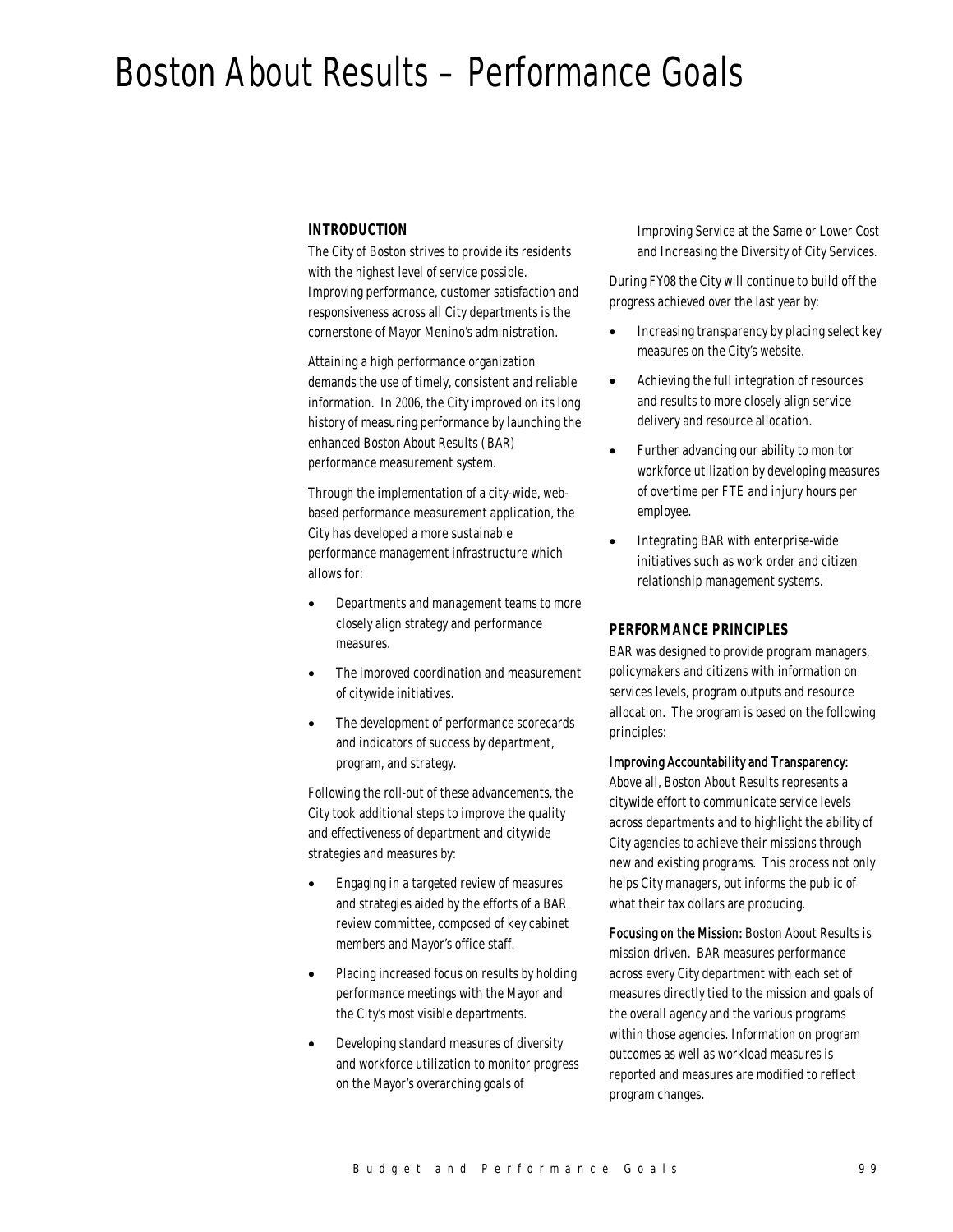#### Strengthening Management: Through the

measurement of program outcomes, Boston About Results aims to provide City managers and policymakers with timely, relevant, and consistent information to monitor program performance and output. This information can become increasingly important when deciding how and where to allocate resources.

To strengthen this discipline and improve decision-making, status indicators (see below), have been included as part of our performance management review process, enabling managers to follow their progress in relation to previously stated targets.

#### Status Indicators

- Performance meets or exceeds target
- Performance is slightly below target ν
- Measure is trending far below target, needs attention
- 
- $O$  Measure data missing or no target created

Strategic Resource Planning: Boston About Results is an integral part of the City's strategic resource planning process, an effort to fully align resources and results through a comprehensive all-funds approach. FY08 will mark the further alignment of the City's strategic goals by continuing to develop the infrastructure and culture to make better-informed decisions.

The strategic resource planning system not only provides a solid base of service level information for departments, but also helps support the Mayor's vision of creating a City of:

- Opportunity and Hope
- Sustainability and Security
- Innovation and Growth

This vision focuses on providing fair, equitable and effective services for all Bostonians. Achieving this vision requires investment in targeted agencies and programs. Additionally, monitoring progress and communicating results will be critical moving forward. The table included highlights some key measures intended to track progress on specific initiatives for FY08.

#### *CONTINUOUS PLANNING CYCLE*

#### *Budget Development and Approval*

The performance system is part of a continuous planning and review cycle which integrates goal setting, program budgeting, monthly performance reporting, and financial tracking.

The cycle begins with departments preparing budgets within the financial parameters established. During the annual budget planning process, departments are required to develop and report performance measures indicating the planned and actual results supported by available resources.

#### Key Budget Dates/Requirements

| <b>Action Required</b>                                  | <b>City Charter</b>  |  |
|---------------------------------------------------------|----------------------|--|
|                                                         | (FY08 Date)          |  |
| Departments proposed                                    | No Requirement       |  |
| budgets to Budget Office                                | (2/20/07)            |  |
| School Superintendent's<br>proposed budget to School    | Ch. 613 Acts of 1987 |  |
| Committee on or before<br>1st Wednesday in<br>February. | (2/07/07)            |  |
| Mayoral meetings with                                   | No Requirement       |  |
| departments                                             | (March)              |  |
| School Committee action<br>taken on budget on or        | Ch. 613 Acts of 1987 |  |
| before 4th Wednesday in<br>March                        | (3/28/07)            |  |
| Mayor's budget submitted                                | Ch. 190 Acts of 1982 |  |
| to City Council on or                                   | as amended by Ch.    |  |
| before 2nd Wednesday in<br>April.                       | 701 Acts of 1986     |  |
|                                                         | (4/11/07)            |  |
| Public Hearings held prior                              | No Requirement       |  |
| to budget adoption                                      | (April-June)         |  |
| City Council action on                                  | Ch. 190 Acts of 1982 |  |
| budget on or before 2nd                                 | as amended by Ch.    |  |
| Wednesday in June                                       | 701 Acts of 1986     |  |
|                                                         | (6/13/07)            |  |
| Mayor's approval of budget                              | No Requirement       |  |
| adopted by City Council on                              | (6/30/07)            |  |
| or before July 1, 2007                                  |                      |  |
| (FY08)                                                  |                      |  |

The mid-year evaluation of current fiscal year projected results may lead to the refinement of departmental objectives and outcomes intended to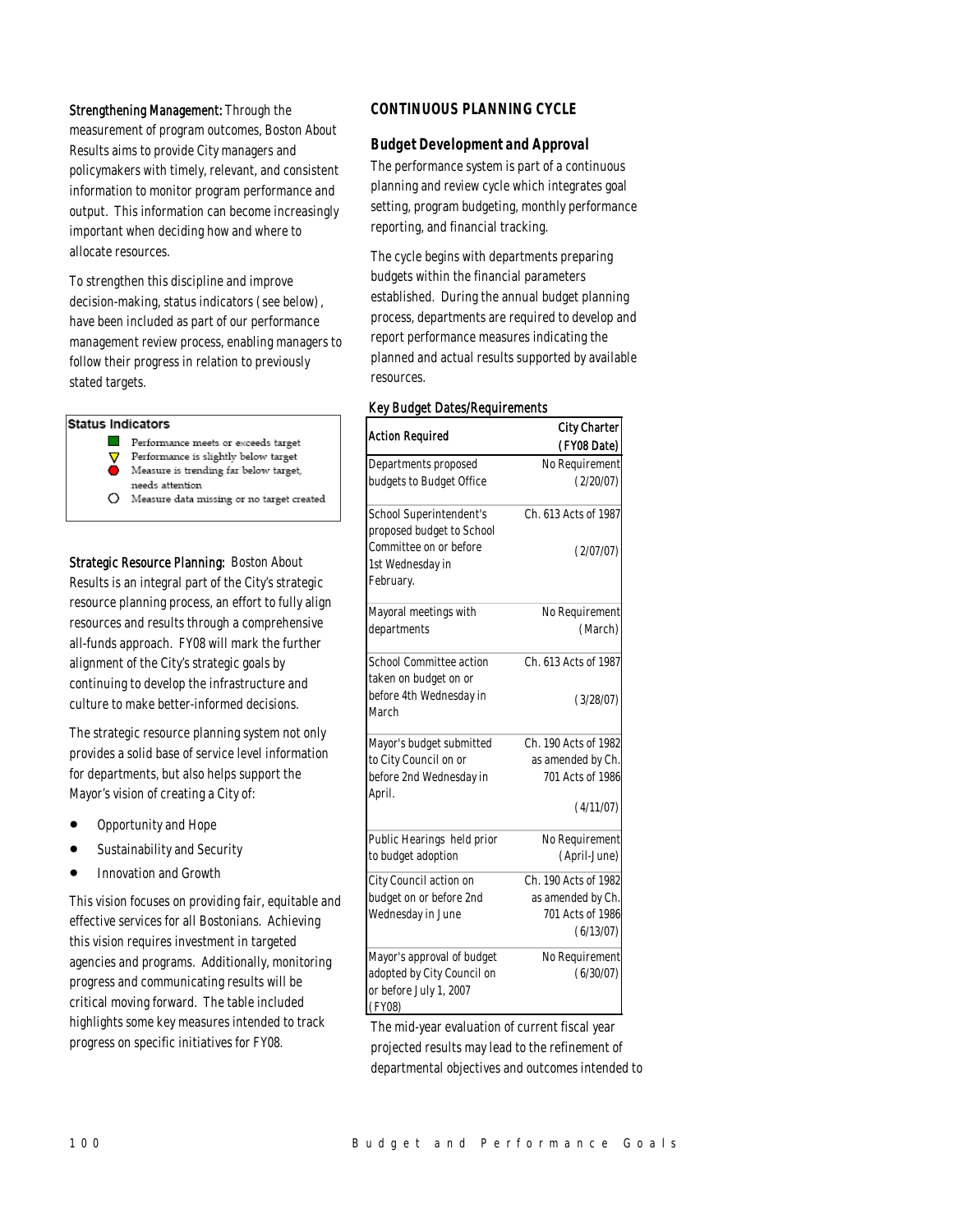# Focus on Results

FY08 Performance Goals

| <b>Opportunity &amp; Hope</b>                                                               | <b>Measure</b>                                                  | <b>Target</b> |
|---------------------------------------------------------------------------------------------|-----------------------------------------------------------------|---------------|
| Strengthen Educational Support for<br>Children in Partnership with their<br><b>Families</b> | Annual School Dropout Rate<br>(High School - FY06 Actual)       | 9.4%          |
| Increase the Quality, Quantity, and<br>Variety of Educational Programs                      | Total hours of operation at Centers for<br>Youth & Families     | 114.200       |
| Catalyze Small Business and Main<br><b>Street Growth</b>                                    | New businesses opened with financial or technical<br>assistance | 45            |
|                                                                                             |                                                                 |               |

## *Sustainability & Security*

| Increase the Capacity of Community                 | Clearance rate for violent crimes                                              | 5% increase  |
|----------------------------------------------------|--------------------------------------------------------------------------------|--------------|
| Policing                                           | Homicides                                                                      | 5% decrease  |
|                                                    | <b>Shootings</b>                                                               | 10% decrease |
|                                                    | Youth & Families referred for<br>service by streetworkers                      | 1.400        |
| Coordinate Capital and Operational<br><b>Funds</b> | % of roadway miles resurfaced                                                  | 4%           |
|                                                    | Street trees planted                                                           | 500          |
| <b>Protect Homeowners</b>                          | Affordable housing units preserved through foreclosure<br>prevention           | 147          |
|                                                    | Homebuyers/homeowners receiving foreclosure<br>prevention technical assistance | 1.532        |

### *Innovation & Growth*

| Support the City's Growth Through<br>Legislation and Home Rule<br>Amendments                      | Gross Property Tax Levy as a %<br>of Total Recurring Revenues         | 58.8%      |
|---------------------------------------------------------------------------------------------------|-----------------------------------------------------------------------|------------|
| Invest in Innovative Practices $\&$<br><b>Technology to Enhance Basic City</b><br><i>Services</i> | % of total residential waste diverted<br>% of traffic signals on-line | 13%<br>85% |
| <i>Increase Accessibility.</i><br>Transparency & Accountability                                   | Total number of 24 Hr Hotline service<br>requests handled             | 190,000    |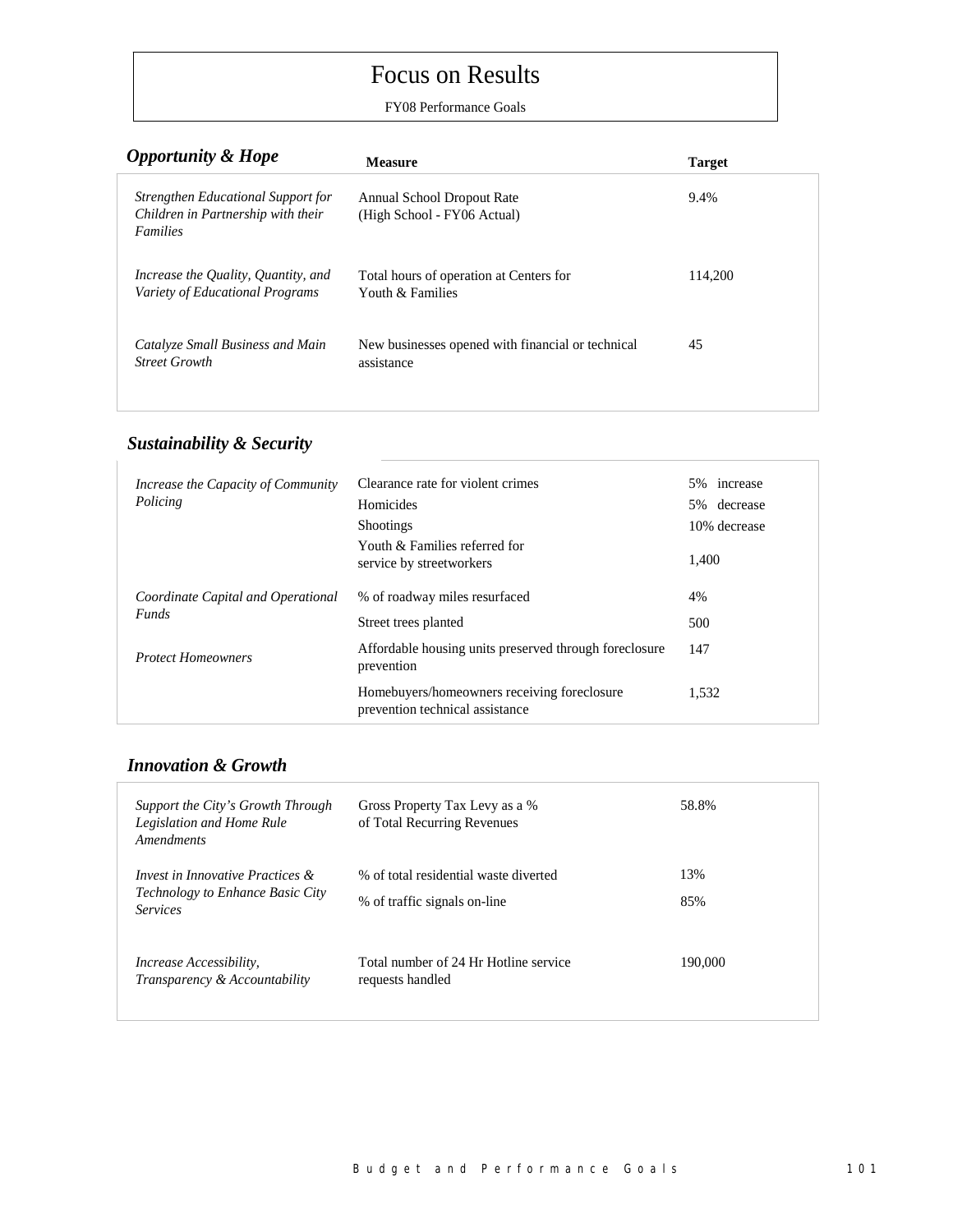further the department's mission in the ensuing year. By redesigning business processes to increase operational efficiency or realigning programs to enhance service delivery, the City adapts itself to the diverse needs of its citizenry.

Funding requests and projected service delivery outcomes are informed by prior year results and help frame a series of policy discussions held with the Mayor. Tradeoffs under alternative service delivery options may be analyzed, with the end result a recommended budget submitted to the City Council for public deliberation.

The final approved budget marks the Mayor's commitment to provide the citizens of Boston with a comprehensive plan to deliver the highest level of service.

#### *Budget Accountability*

Budget implementation follows City Council approval. Throughout the year, budget expenditure monitoring is informed by performance data. Financial and operational performance is monitored against the established budget plan and expected service levels, utilizing monthly revenue and expenditure variance reports and the Boston About Results system to ensure accountability for performance. Policy meetings with the Mayor are often held mid-year to take a comprehensive look at front-line agency performance to ensure that departmental strategy is delivering actual results.

#### *Mayor's 24 Hour Constituent Service Hotline*

In addition to Boston About Results, the Mayor's 24 Hour Constituent Service Hotline is an integral piece of the City's management of service delivery. Hotline data serves as a check on what is important to constituents in each neighborhood, and ultimately, helps the City focus on achieving results in these activities.

The Mayor's Hotline staff forward constituent calls directly to department managers, who then share service requests with the appropriate department staff for follow-through. Boston About Results includes performance measures for the most frequent constituent calls including, abandoned cars, traffic signals, streetlights, potholes, graffiti,

code enforcement, building inspection, and tree maintenance.

Service requests and constituent comments focus managers' attention on measuring the right things, ensuring that department performance measures reported in Boston About Results are relevant. With an emphasis on customer service, the Mayor's 24 Hour Constituent Service Hotline is a direct point of entry for residents and also helps guide departments towards achieving the City's goal to remain accountable and responsive to constituent needs.

The City's ability to track and respond to customer calls and service requests will be enhanced in FY08 with the implementation of advanced work order management and call center technology in a number of the City's most visible departments.

#### *Neighborhood Response Teams (NRT)*

As Boston About Results and performance measurement in general are more tightly integrated in the financial, management, and policy planning of departments, the Mayor is harnessing the momentum these tools have afforded the City by establishing Neighborhood Response Teams. Neighborhood Response Teams add a new dimension to the City's commitment to accountability and responsiveness to its citizens.

These teams represent a cross-departmental, coordinated effort to improve the provision of City services by utilizing new communication forums to address neighborhood-specific issues. Information flow is streamlined as Neighborhood Response Teams coordinate dialogue across all departments.

Teams are comprised of a core representation from City agencies, including the Mayor's Office, Office of Neighborhood Services, Public Works, Transportation, Parks and Recreation, Inspectional Services, Code Enforcement, Property Management, and Police departments. Each team member is an effective decision maker in their respective department. Teams also consist of citizen participation and representation from local interests, including Main Streets districts, media and community groups such as City Year. Representatives from other city, state, and local agencies, for example the Fire